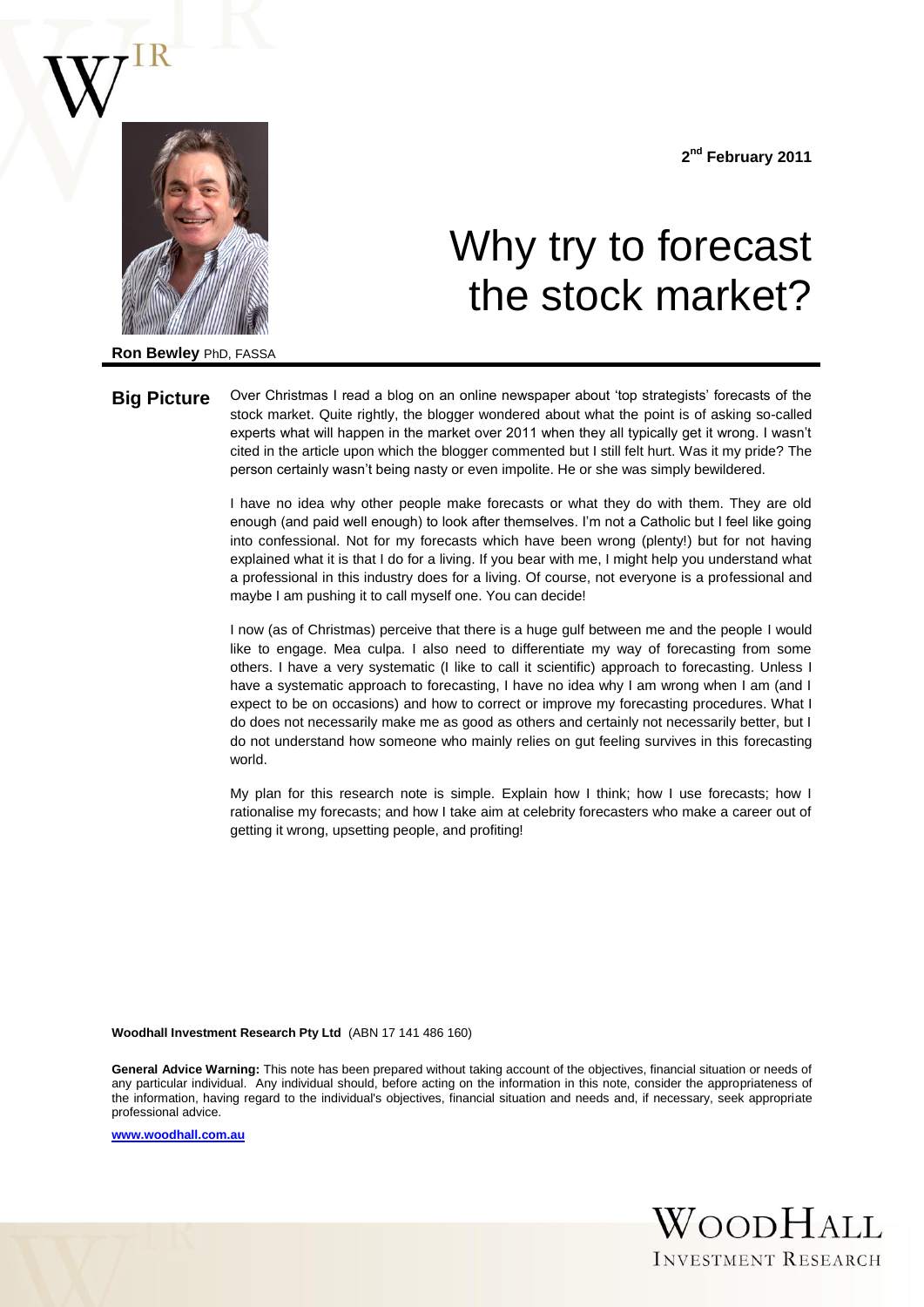I expect my market forecast to be wrong. I even hope they are (at times). And I profit by their error! It is absolutely necessary for anyone who wants to consider my forecasts to understand my processes (without going through the full deal, just some simple statistics).

I believe that there is some process (equation) that generates data such as the S&P/ASX 200 (the market). In my world there are no Fibonacci retracement levels, resistance levels, head and shoulders and the like. That is not to say that I think that people who follow those methods are wrong – it's just not my thing.

I believe in the movie 'Sliding Doors'. As a propeller head, or nerd, I am not sure who the actress was but she lived two parallel lives in the movie. In one, the sliding doors on the underground train closed and she missed it. In the other she just made it. If she caught the train she caught her partner in bed with another. If she didn't, a different life ensued.

In my world of applied finance, the stock market faces sliding doors every day, if not very more often! Real events with real people but the outcomes can vary so much on such small trigger points. If she faced that sliding door every day, on average she would catch out her man. And that's how forecasters like me think. There are many paths to the end of the year in the stock market. None are predictable, but the average is!

Let's take my current forecast for capital gains on the market for 2011 – at 14%. That is the thick black line in Chart 1. The other ten coloured spaghetti lines in that chart are 10 possible sliding doors situations – assuming that my 14% forecast is correct, as is my market volatility forecast of 12.5%. With 10 'scientifically drawn' sliding doors outcomes for 2011, there is a wide variety of outcomes. The lowest has the market falling over much of the year and the higher one doing quite well. All are equally likely outcomes assuming that 14% growth and 12.5% volatility are correct.



### **Chart 1: Sliding doors – 10 alternative forecast scenarios**

Source: Woodhall Investment Research

Of course, there are many more than 10 possible outcomes. In my discipline we would consider hundreds of thousands, if not more. In Chart 2 I show the first 100 outcomes from an Excel-based experiment. Unless a forecaster does not believe in volatility, a reasonable range for forecasts has to be about 4,000 to 7,000 for 2011. Of course, higher or lower trend growth changes the outcome but the width wouldn't be much different.

So I am trying to forecast the black line – the average – but people naturally want to compare me to the actual. Am I wasting my time? I think not. I cannot live in my world of investing without my forecasts. Indeed, I quite like it when they are wrong!

There are three uses of my forecasts that are essential for my way of investing. First, without a credible forecast I cannot work out whether the market is under or overpriced. It is not quite as simple as comparing the lines in Chart 2 with the average because the forecasts evolve over time as new information comes to hand.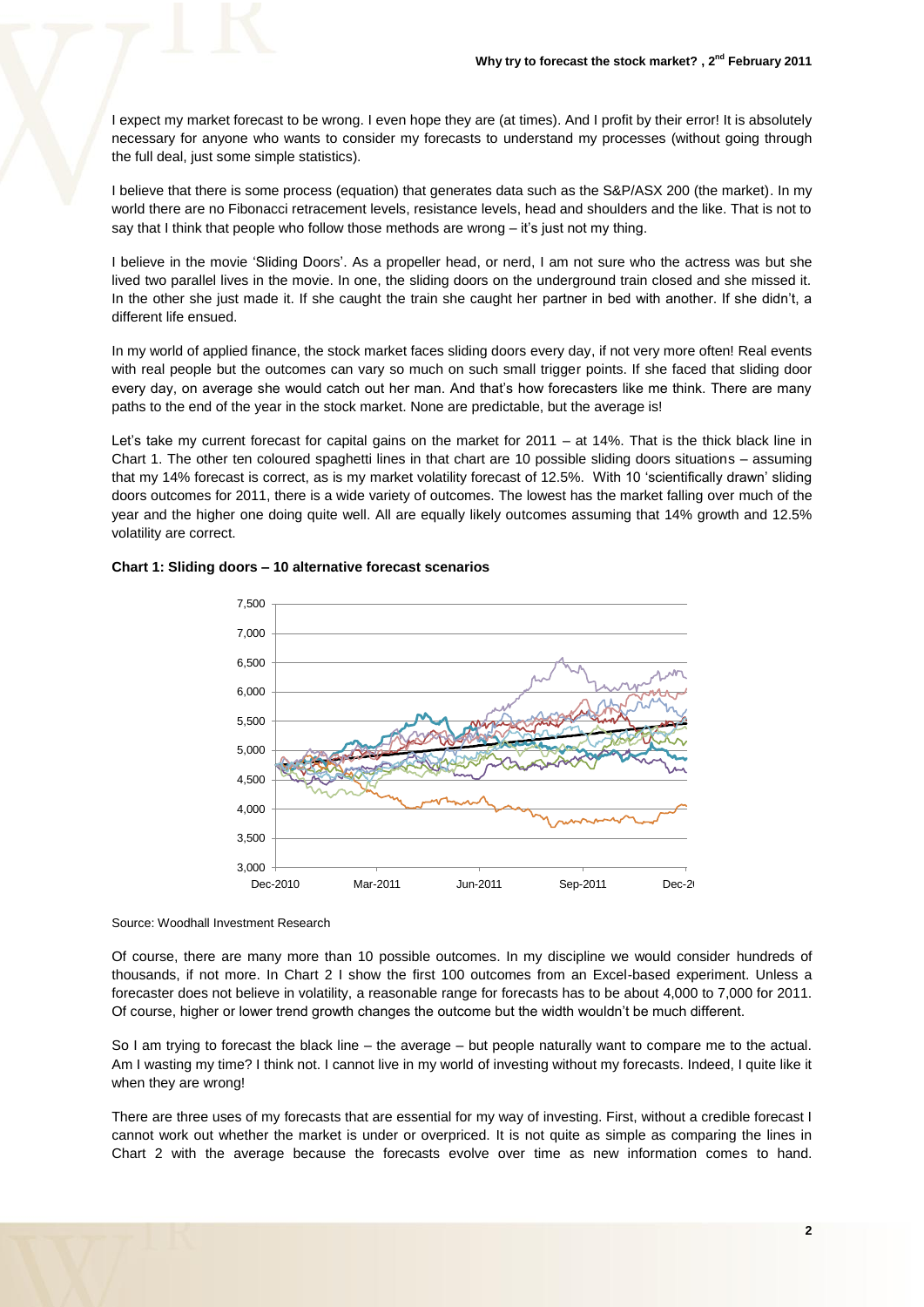Nevertheless, my forecasts, which are based on broker consensus forecasts of dividends and earnings, are the centrepiece of my measure of market exuberance.



## **Chart 2: Sliding doors – 100 alternative forecast scenarios**

Source: Woodhall Investment Research

Second, by having a credible, systematic forecasting system, my daily updates of 12-month-ahead forecasts give me vital information on whether or not to adjust my investment decisions. Thirdly, I forecast each of the 11 major sectors of the markets. While each sectoral forecast suffers from the sort of variation I show in Chart 2, some of this variation is common to each sector. That is, if my market 'average' forecast is too high, all sectors will have a high-side bias. Therefore, I have a strong degree of reliance on my sector forecasts in terms of rankings. It is being in the right sectors that gives outperformance.

I show my sectoral forecasts for 2011 in Chart 3. The usual suspects of Energy, Materials and Industrials (particularly mining services) stand out as the likely key performers. As it turns out, my view of 2011 is much the same as my view of 2010 was 12 months ago. The market was flat last year. Both years started at about 4,800.



# **Chart 3: Sector forecasts for 2011**

Source: Woodhall Investment Research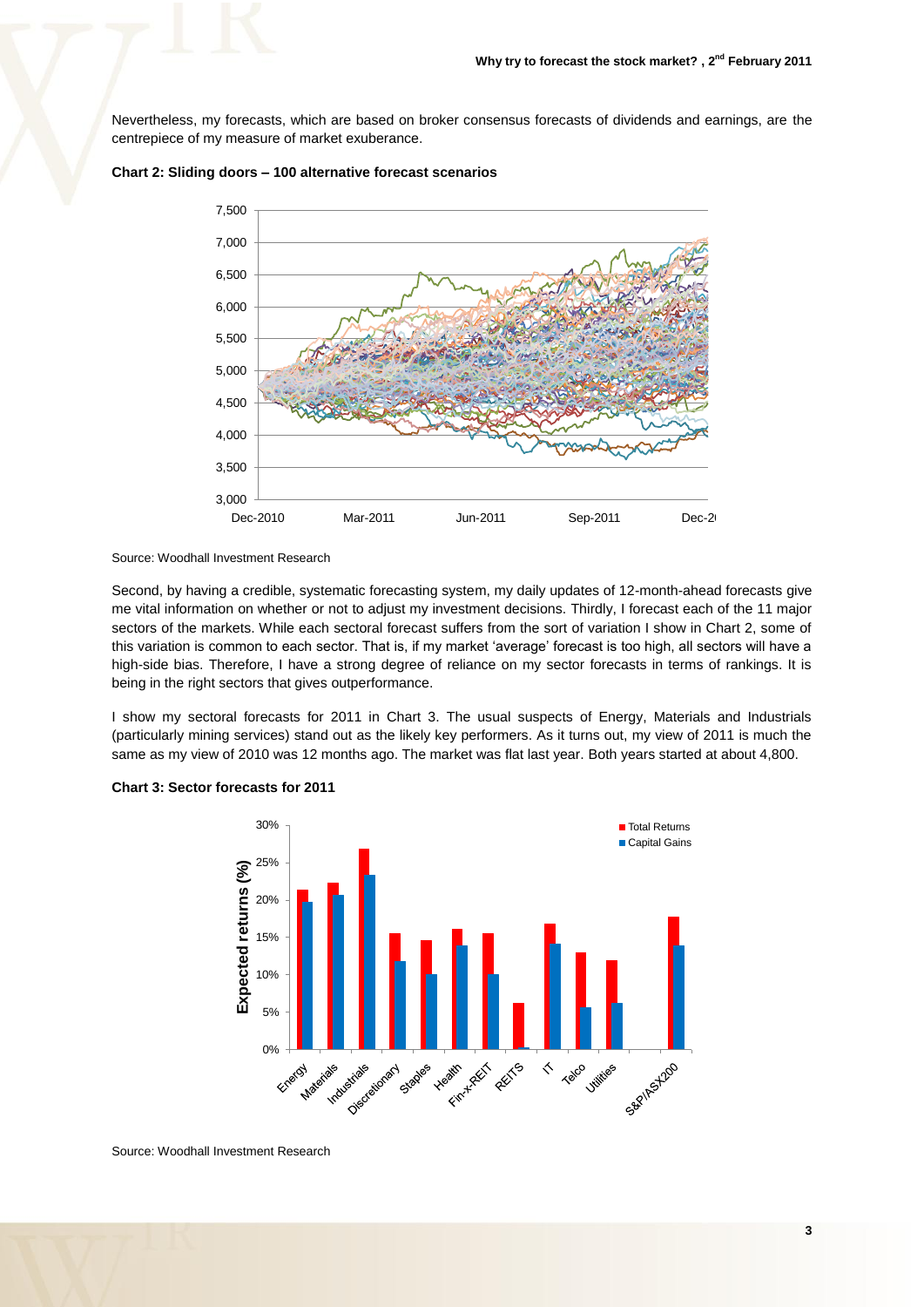In February 2010, exuberance was negative – the market was underpriced by about 5%. Importantly, Industrials were also underpriced and had a strong forecast. A buying opportunity! In June/July 2010 the market was even more underpriced (10% - 15%) – as were Materials. Materials had a strong forecast and so another buying opportunity. These opportunities, together with some others, and a good sectoral allocation and stock selection is how I achieved substantial outperformance over my benchmark S&P/ASX 200 index in the flat market that was 2010. None of that could be done without some (substantial) faith in my forecasting methods. My forecasts of the average turned out to be well above the sliding door that was 2010 – but I made money and that is the main reason for me to forecast the market!.

By definition, it is not possible to predict which sliding door will occur this year – or have been predicted last year. However, I can try to rationalise what is happening as we go along in a form of justification. For example, In July of 2010 I was trying to work out why our market was underperforming that in the USA. As I show in Chart 4, we almost moved blow for blow with the S&P 500 through the turbulent 2008 and 2009 period. Then we broke loose. We never had a recession during this period and the US economy was really struggling until the end of 2010 but we fell behind.





Source: Thomson Reuters (DataStream)

I put our failure to keep up with the US down to the mining tax that was first hinted at in the press at the end of January 2010. Materials stocks had taken a big hit and the argument was plausible. However, when the dust settled on the leadership, and the subsequent renegotiation of the mining tax, our market didn't play catch up. End of that idea. Then I thought about our dollar. When Australians invest in overseas equities we usually view their performance as hedged in Australian dollars. So foreigners presumably look at our returns in \$US.

I find the \$US translation of our market a 'dead ringer' for the US throughout 2010 in Chart 5. But the bit in the middle looks well off. Hence I form my hypothesis. When the world was in turmoil, investors just passed on the overnight change on the S&P 500 to the S&P/ASX 200. There wasn't time for fancy footwork. However, volatility fell quite sharply at the end of 2009 giving (overseas) investors time to think – and think in \$US. I can't prove this hypothesis and it will take a big change in currency to disprove my hypothesis. But I like it.

In my opinion it is extremely difficult to predict short-run changes in our currency. However, when the US economy is noticeably stronger and the Federal Reserve talks of interest rate rises from a base of close to 0%, our dollar could tumble back to an 80c sort of exchange rate. Many other things are possible but this is my current thinking. I don't know when the US will look that strong but it seems unlikely to occur in the next six months. It does seem quite possible in the next 18 months so I conjecture that sometime in 2011/12 our dollar could fall 10% - 25%. Couple this with my hypothesis based on Charts 4 and 5 and that translates to big gains on our stock market on top of my 14% that doesn't take the exchange rate into account.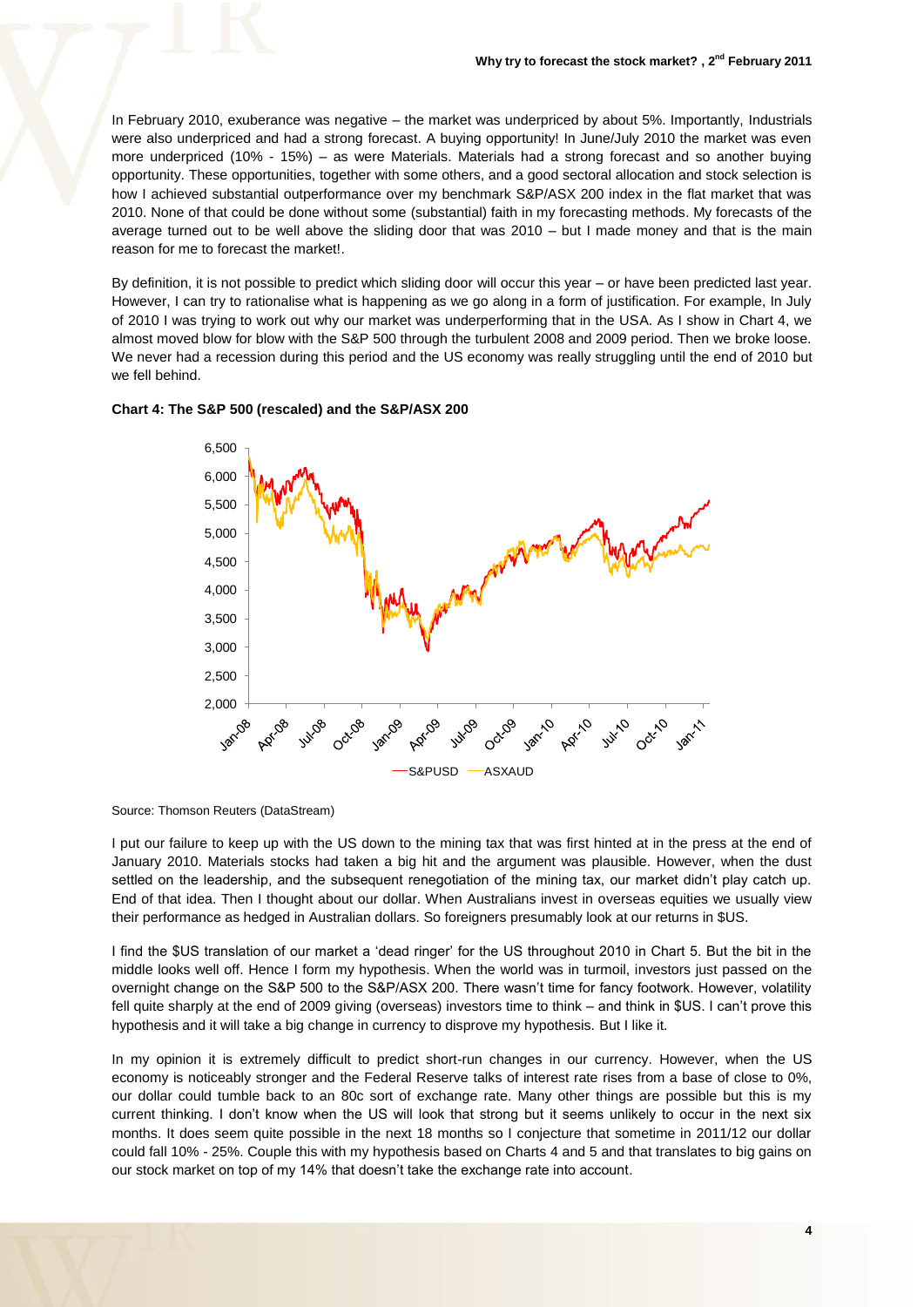

#### **Chart 5: The S&P 500 (rescaled) and the S&P/ASX 200 expressed in \$US**

#### Source: Thomson Reuters (DataStream)

So, to cut to the chase, I am expecting our market to grow strongly – but not fantastically – at 14% pa. Then, if we get the dollar 'kick', there is the chance of capital growth jumping up to very big numbers – 14% plus any depreciation in the dollar. If the kick doesn't eventuate, that doesn't hurt my equity play with a possible 14% growth. If the kick does eventuate I don't want to be caught out of the market.

To put all of my hard-core econometrics into perspective, I also like to set my results in an historical perspective. In March 2009, I did an analysis of every bear market there had been to see if there were any common patterns. I found 13 bear markets since 1875 and six of them had very similar characteristics on the way down as the 2008- 9 bear market. That then led me to believe that the current market could have bottomed. Not proof – but it wouldn't be unusual. Since these markets also shared certain common characteristics on the way up, I kept updating my chart.

I show that analysis updated until June 2010 for three markets: the current recovery, the recovery from the Great Depression and the recovery from the 1973-4 recession. I used that Chart 6 on Switzer TV at that time to argue that I wouldn't be surprised if we didn't continue to follow the same recovery path. I further update that analysis to the present in Chart 7. Still looks good to me.

#### **Chart 6: Bear market retracement to June 2010**



Source: Woodhall Investment Research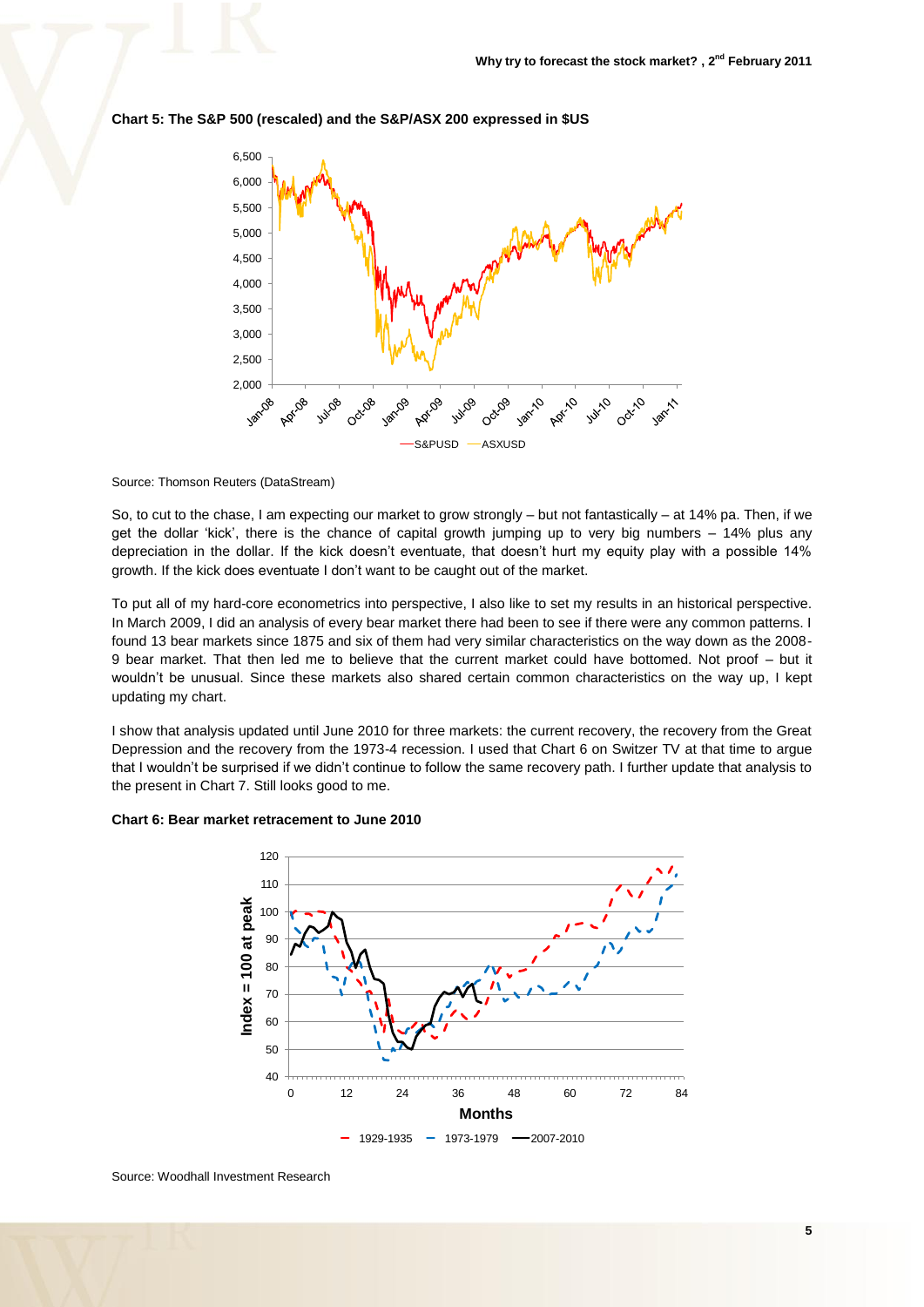**Chart 7: Bear market retracement to January 2011**



Source: Woodhall Investment Research

Such charts do not prove or predict what will happen. But if something keeps happening, I want a reason why this time will be different. We didn't have a recession this time around so, if anything, I would be less surprised by an upside than a downside break-out. The implication of Chart 7 and my conjecture is that the S&P/ASX 200 might rise 3,000 points in three years. In managing risks I always want to manage both the downside and the upside.

As a final straw to break the bear market back, I turn to US GDP in constant prices (inflation adjusted). Nouriel Roubini, the famous, or is it infamous, bear argued at the start of 2009 the GDP chart would look L-shaped implying the economy would fall and stay down for a very long time; in short, a depression. A few months later, when there were signs of life he changed his mind. Now it would be U-shaped because it would be a very slow recovery but not quite a depression. By the end of 2009 he was gunning for a W-shape, or double-dip, because he thought the recovery wouldn't last.

I show what actually happened in Chart 8 with a letter 'V' superimposed for ease of comparison. Within three years the US has gone through a classic V-shaped recovery. GDP is now higher than it was at the previous peak. Unemployment is still a problem but that should start to move soon as the US consumer seems to be getting back to the stores. The final irony though is that Roubini, a professor at NYU, still comes across as worried about all the markets but it was reported on Bloomberg TV in December 2010 that he had just bought a 'condo' in Manhattan for \$5.5m.

#### **Chart 8: US GDP**



Source: Thomson Reuters (DataStream)